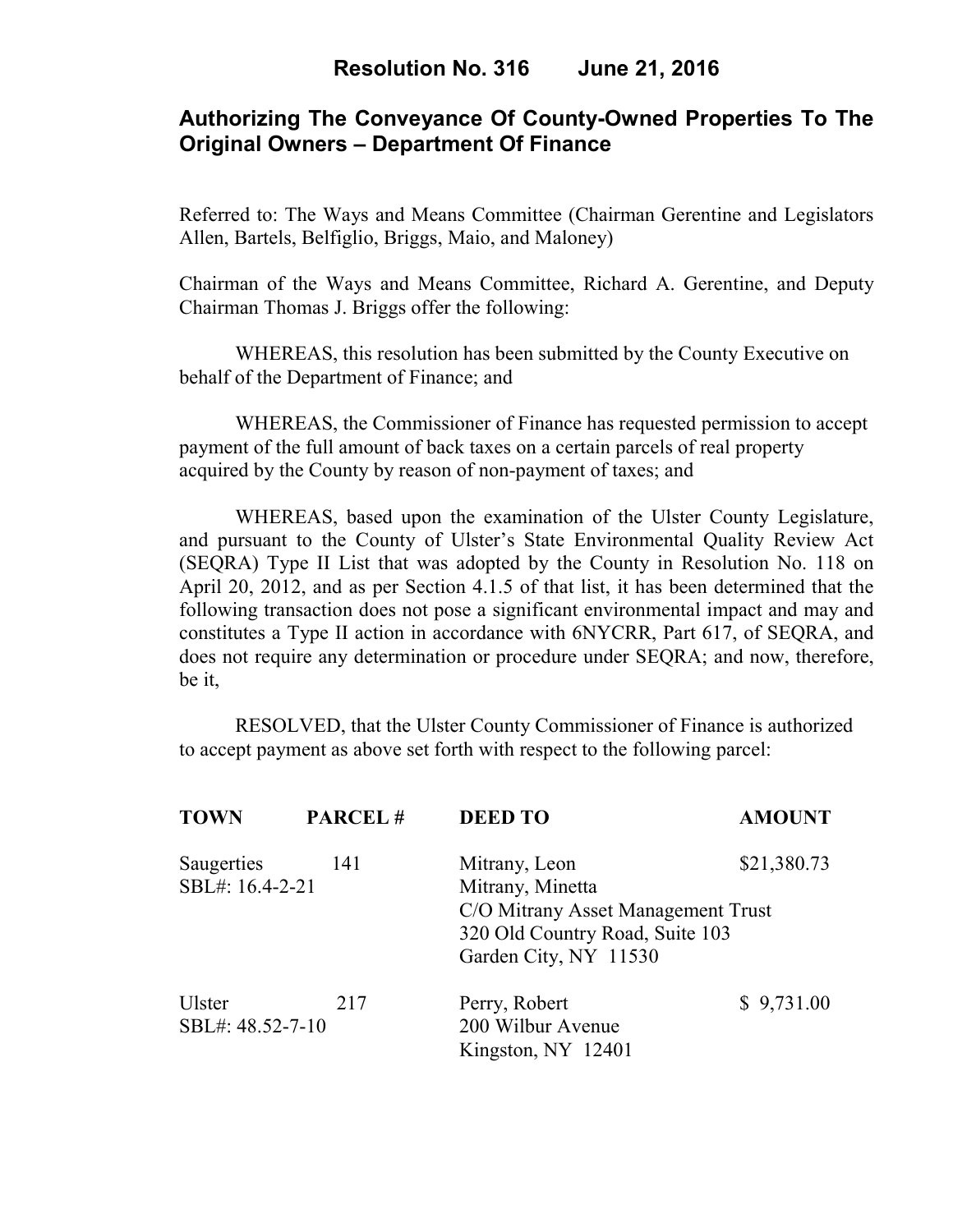### **- Page 2 -**

## **Resolution No. 316 June 21, 2016**

## **Authorizing The Conveyance Of County-Owned Properties To The Original Owners – Department Of Finance**

RESOLVED, that upon receipt of such payment with respect to each parcel, the Chairman of the Ulster County Legislature is hereby authorized to make, execute and deliver to the owner making payment, a quitclaim deed conveying the interest of the County in the parcel, which quitclaim deed shall contain the covenant that the County of Ulster shall in no event be or become liable for any defects in title conveyed for any cause whatsoever, or that no claim or demand of any nature shall ever be made against the County of Ulster arising from such sales, conveyances, or any proceedings leading thereto,

and moves its adoption.

#### ADOPTED BY THE FOLLOWING VOTE:

AYES: 22 NOES: 0 (Absent: Legislator Maio)

Passed Committee: Ways and Means on June 13, 2016

FINANCAL IMPACT: TOTAL UNPAID TAXES: \$31,111.73